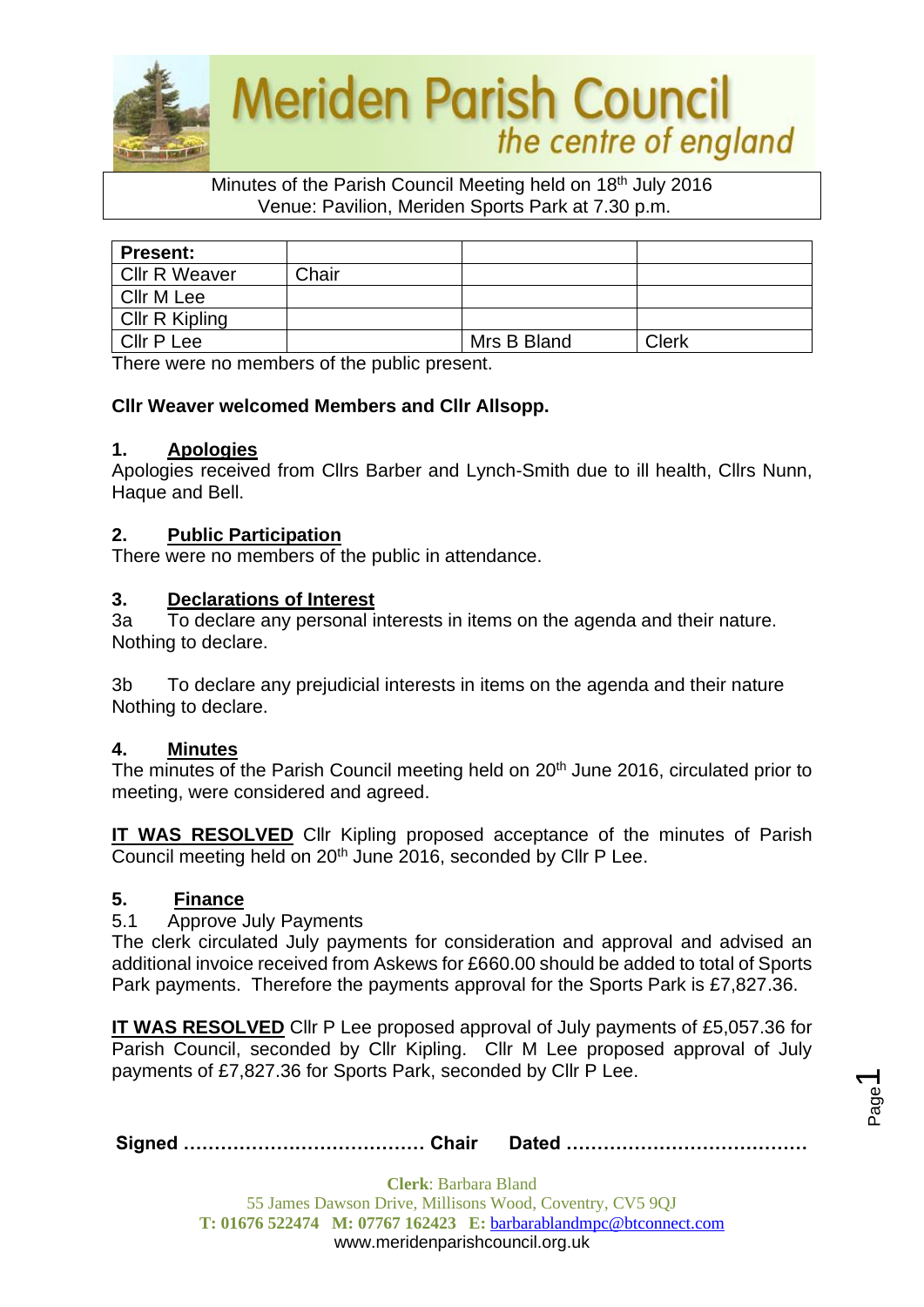

It is recorded that Cllr P Lee raised the issue of litter in relation to what was being paid for daily litter picks v. the photographs taken of the sports park prior to football commencing Sunday morning. The Clerk was requested to raise this issue with the contractor.

**Action:** Clerk to speak to contractor.

## 5.2 Delegated Powers to Finance Committee for August Payments

In the absence of formal Council meeting due to holiday period, it was considered and approved delegated powers should be given to finance committee to sign off August payments.

**IT WAS RESOLVED** Cllr Kipling proposed delegated powers to Finance Committee for August payments approval, seconded by Cllr P Lee.

### 5.3 Grant Thornton Audit/Annual Return 2015-16

The Clerk advised Members that the annual return has been submitted for deadline 24<sup>th</sup> June with associated accounts requested. No members of the public had requested attending office to look at accounts.

**Action:** The Clerk will be liaising with Grant Thornton to conclude year end process and annual return.

5.4 Freehold transfer of Sports Park and VAT

Chair reported this was in hand and the clerk was liaising with Andrew Kinsey for a meeting week commencing 25<sup>th</sup> July with all parties to bring this matter to conclusion. The advice received thus far from WALC is that the Parish Council are required to pay it and claim back from HMRC.

**Action**: Clerk and Cllr Weaver to conclude with SMBC.

5.5 New Financial Regulations/Audit/Transparency/Policies

The clerk reported that this is with finance committee and remains a work in progress. **Action:** Finance committee to undertake review of all finance policies and regulations in accordance with WALC recommendations for Audit/Transparency policy.

### **6. Progress Reports**

6.1 Village Hall Management Committee Nothing to report.

#### 6.2 War Memorials

Cllr P Lee advised nothing to report but asked what was happening with Memorial Approach planting. The clerk responded that although sponsorship had been secured and received, she was exploring options for a permanent ceramic poppy. Cllr Lee confirmed he would be keen to support this recommendation and happy to visit the National Arboretum to investigate artists and commissions.

**Signed ………………………………… Chair Dated …………………………………**

Page  $\boldsymbol{\sim}$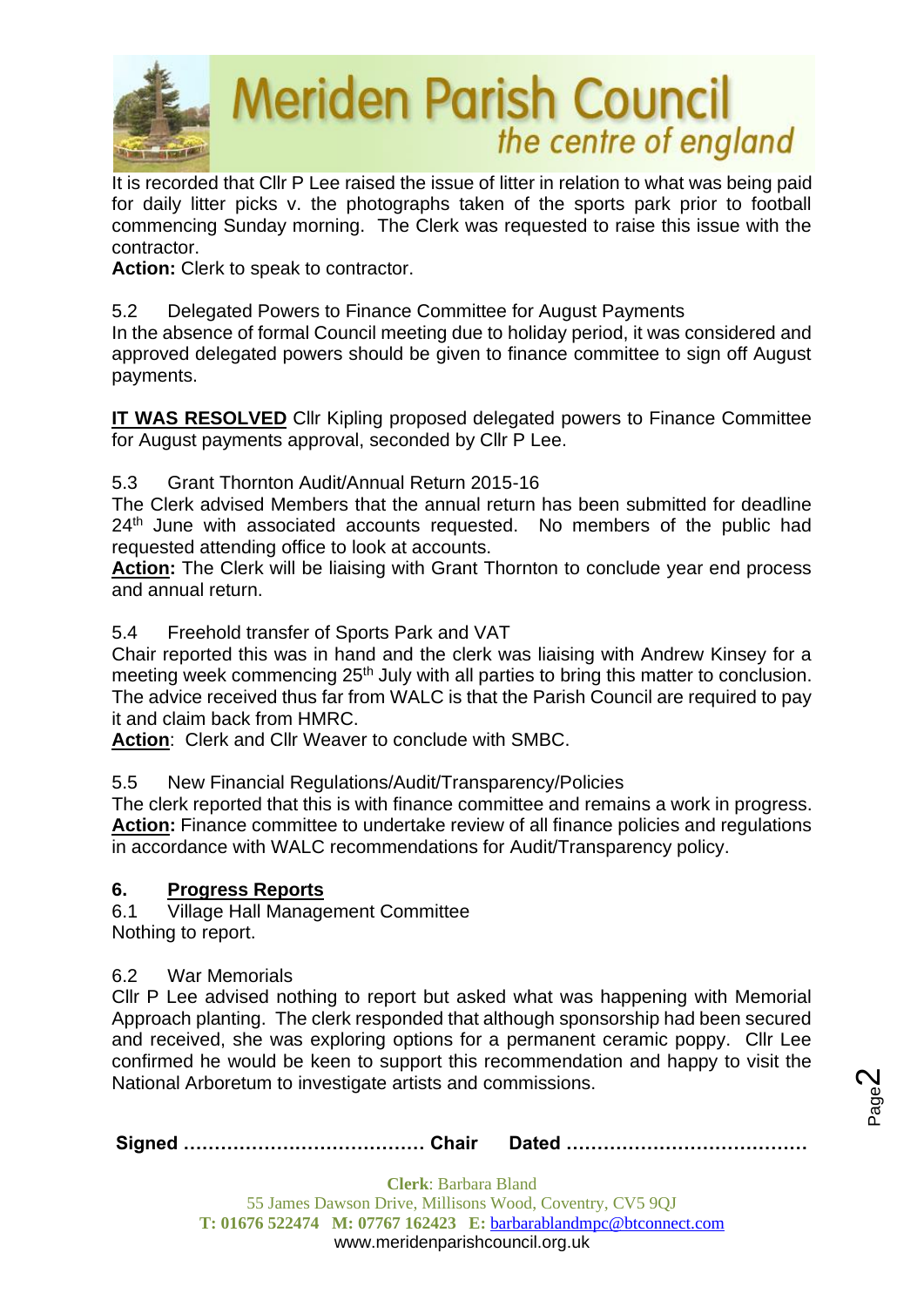

Additionally he would work with the clerk to secure War Memorial funding and get the local community involved by way of buying a tile! This could be a project to be realised for the centenary commemoration events for 2018.

**Action:** Cllr P Lee and clerk to explore options.

### 6.3 Meriden Pool

The advised that a meeting of Chris Barr, Ed Bradford/Harvey Speed, Adam Noon and Bruce Brant together with Cllrs Weaver, Haque and the Clerk is arranged for 25<sup>th</sup> July at 2pm at the Pavilion.

The purpose of the meeting is to discuss a partnership project for Meriden Pool improvement works.

Cllr Kipling advised that the feed of the Pool was not sufficient for the flow to remove the silt which has become a solidified mass.

**Action**: Clerk to liaise with officers for assistance to complete funding application to SITA and Tarmac.

### 6.4 Allotments

The clerk advised of full occupancy of allotments.

Cllr P Lee advised that there was an allotment that appeared used as storage? It was considered the allotment holder was in breach of the tenancy agreement and using it inappropriately. The clerk reported some verbal contact with the allotment holder. **Action**: Cllr P Lee and the clerk to draft a letter, review agreement and carry out a site visit to inspect allotments.

6.5 Footpaths/Forum Nothing to report.

### 6.6 Quarries Liaison Group

Cllr Weaver advised that the next meeting is  $12<sup>th</sup>$  September. She further reported that it had been brought to her attention that the new operator Beechwood has been in breach of its EA licence at its Daventry Plant; furthermore the PC has been advised of material changes to original planning permission granted in March 2016 with notification going to Berkswell PC. Through FOI EA information has been received regarding the Daventry Plant and this has been forwarded to Gary Palmer and David Wigfield for comment. Members discussed and considered this issue and requested a public meeting be arranged for Beechwood and SMBC officers to address local residents regarding the impact of the material changes to the original design and future operation of the site.

**Action:** The clerk to liaise with Beechwood management and PR; Cllr Weaver to address issues with Gary Palmer at Area Committee meeting on 21<sup>st</sup> July. Cllr Allsopp to contact David Wigfield regarding Parish notification and consultation deadline and

**Signed ………………………………… Chair Dated …………………………………**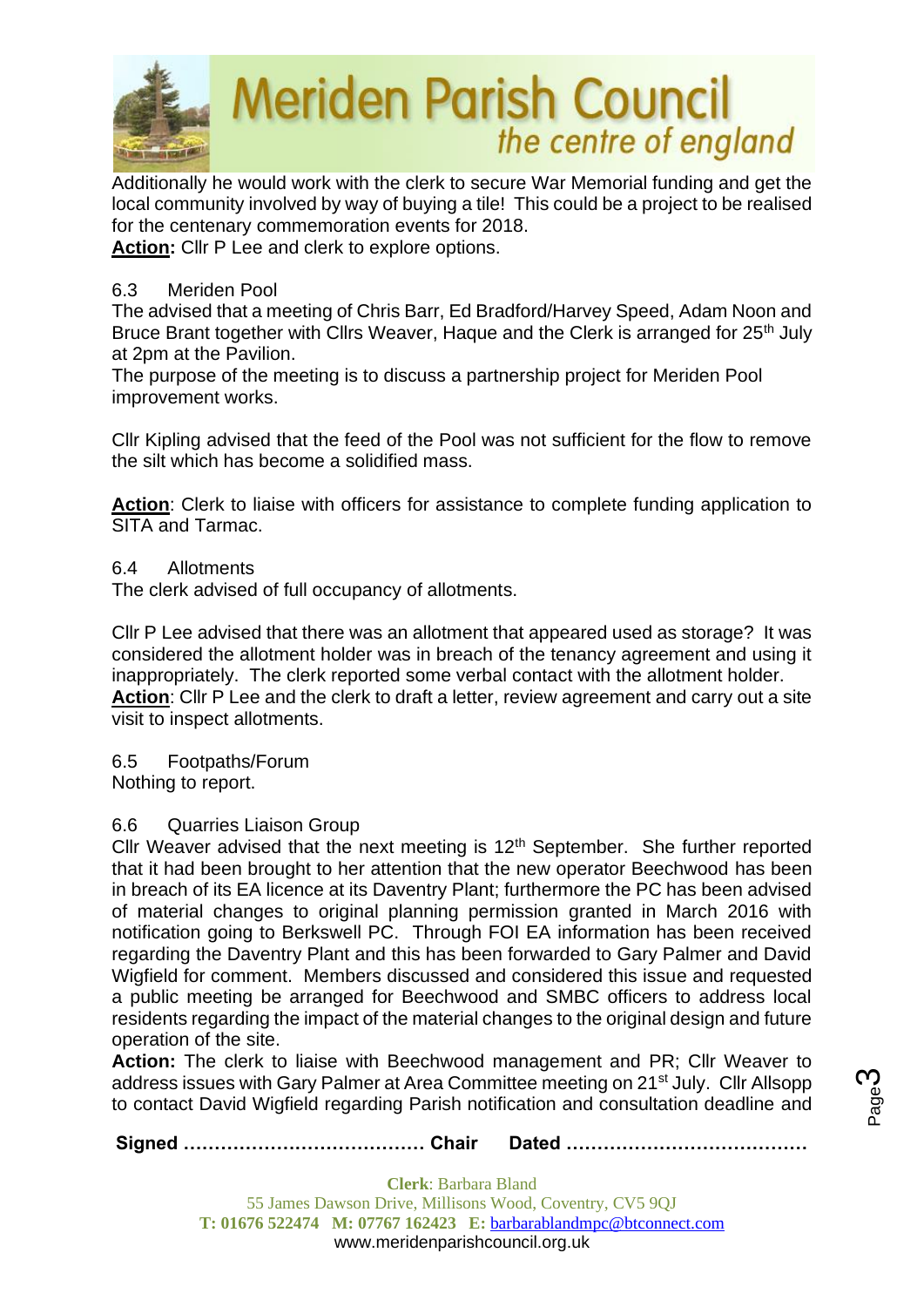

raise the poor communication with Parish Council. Any public meeting arranged to be attended by Cllr Allsopp and Cllr Kipling.

Cllr P Lee added that there has been a recent door to door survey by SMBC regarding refuse collection and an online survey regarding food waste is also currently live.

Cllr Weaver further stated that a recent report undertaken by Warwickshire Wildlife Trust has indicated that Meriden has lost its nesting sand martins due to removal of cliff face and infilling of quarry lagoons.

**Action**: Chair to forward information from WWT to Adam Noon, SMBC Ecologist, for his comments.

#### 6.7 Solihull Area Committee

The next quarterly meeting will be held on 21<sup>st</sup> July and Gary Palmer is the guest speaker. Any Councillor may attend.

6.8 Tree Wardens & TPO List Nothing to report.

6.9 Community Surgeries

The Clerk hosted a surgery on  $4<sup>th</sup>$  July with Bruce Brant and Cllr Weaver in attendance; highlights circulated prior to meeting, as follows:-

1. A delegation of Arden Close residents regarding an incident on Saturday 2nd July involving an artic and private wall. The driver collided with the wall 3 times causinging considerable damage. This prompted anger, anxiety and requests to the PC for assistance to bring the Co-op to the table.

Additionally another property reported repeated damage to their garden and the property immediately adjacent to delivery area, has repeated damage to their driveway of which a patch has been re-done that does not match with the remainder of the drive and this too is now damaged.

The corner stones on Highways land is are also sunken and damaged due to weight of delivery vehicles accessing the rear of the Co-op.

Refrigeration lorries are left running.

Deliveries commence at 07.00 in the morning and coincide with school runs morning and afternoon.

> Page 4

Immediate action taken by the Clerk by (i) getting Sam Buxton, Area Manager on the phone (ii) residents venting their comments directly to Mr Buxton (iii) the Clerk and Neighbourhood Co-ordinator to attend meeting with residents and the Co-op

**Signed ………………………………… Chair Dated …………………………………**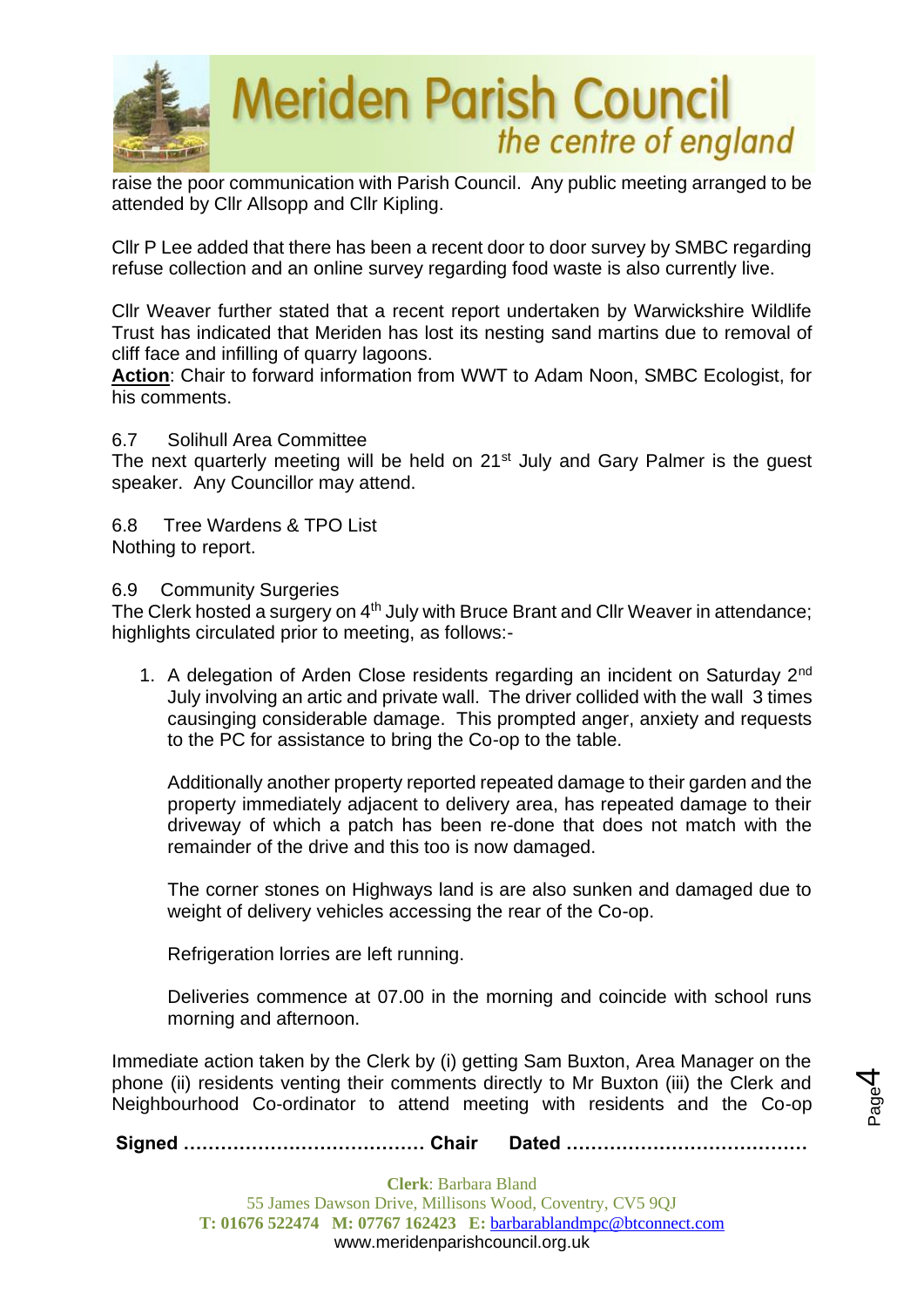

management (iv) the Clerk to arrange a meeting for either the 12<sup>th</sup> or 14<sup>th</sup> July for the purposes of finding a solution and a site meeting to evaluate damage and undertaking of insurance/remedial works.

- 2. A request for Hampton Lane footpath resurfacing works.
- 3. A request for a grit bin to be sited for Arden Close residents to use for the close and footpath to shops in the winter.
- 4. The central Village bus shelter, Solihull route, to be relieved of litter and vegetation build up behind it.
- 5. The sports park frontage topiary reported to be letting the Park down and in need of trimming; the resident that brought this to our attention requested permission to sort it out. A huge thank you for volunteering her services.
- 6. The walkway to shops from Arden Close needs attention from street cleansing.
- 7. Continued dog fouling reported on Green and Walkways to shops, sometimes using Arden Close gardens!
- 8. Continued obstruction of footpaths by lorries using double yellow lines for deliveries in and around the Green.
- 9. Overhanging trees and shrubs at No.41 Main Road requested to be cut back for better sight line and walkway access.

6.10 Community Speed Watch

Nothing to report.

### 6.11 HS2

Chair confirmed Cllr Richard Lloyd and Mr David McGrath attended House of Lords HS2 Select Committee. The presentation they gave reflected the mitigation of issues impacting Meriden. The link to view Meriden Parish Council's representation at last week's High Speed Rail (London-West Midlands) Bill Committee at the House of Lords is as follows:-

Meriden resident, David McGrath, and the council's House of Lords agent, Richard Lloyd, speak on behalf of Meriden.

<http://parliamentlive.tv/Event/Index/036278f5-2d54-4f67-823a-d6d9c9b92b59>

**Action:** The clerk to write a letter of thanks to Cllr Lloyd and Mr McGrath. The link to be put onto the Parish Council website.

6.12 Meriden Sports Park (quarterly summary only)

6.12(i)Chair provided a quarterly update as follows:-

- Usage by cricket/football/community groups going well. A new edition to the Pavilion is Meriden Vintage Teas, on selected Sunday afternoons.
- Failure of rainwater harvesting system without manufacture warranty as they are no longer in business. The system requires a microprocessor unit, but this cannot be sourced.
- Regal, original install engineers, provided an excellent service, attended site and made a by-pass to mains water and it is recommended that harvesting

**Signed ………………………………… Chair Dated …………………………………**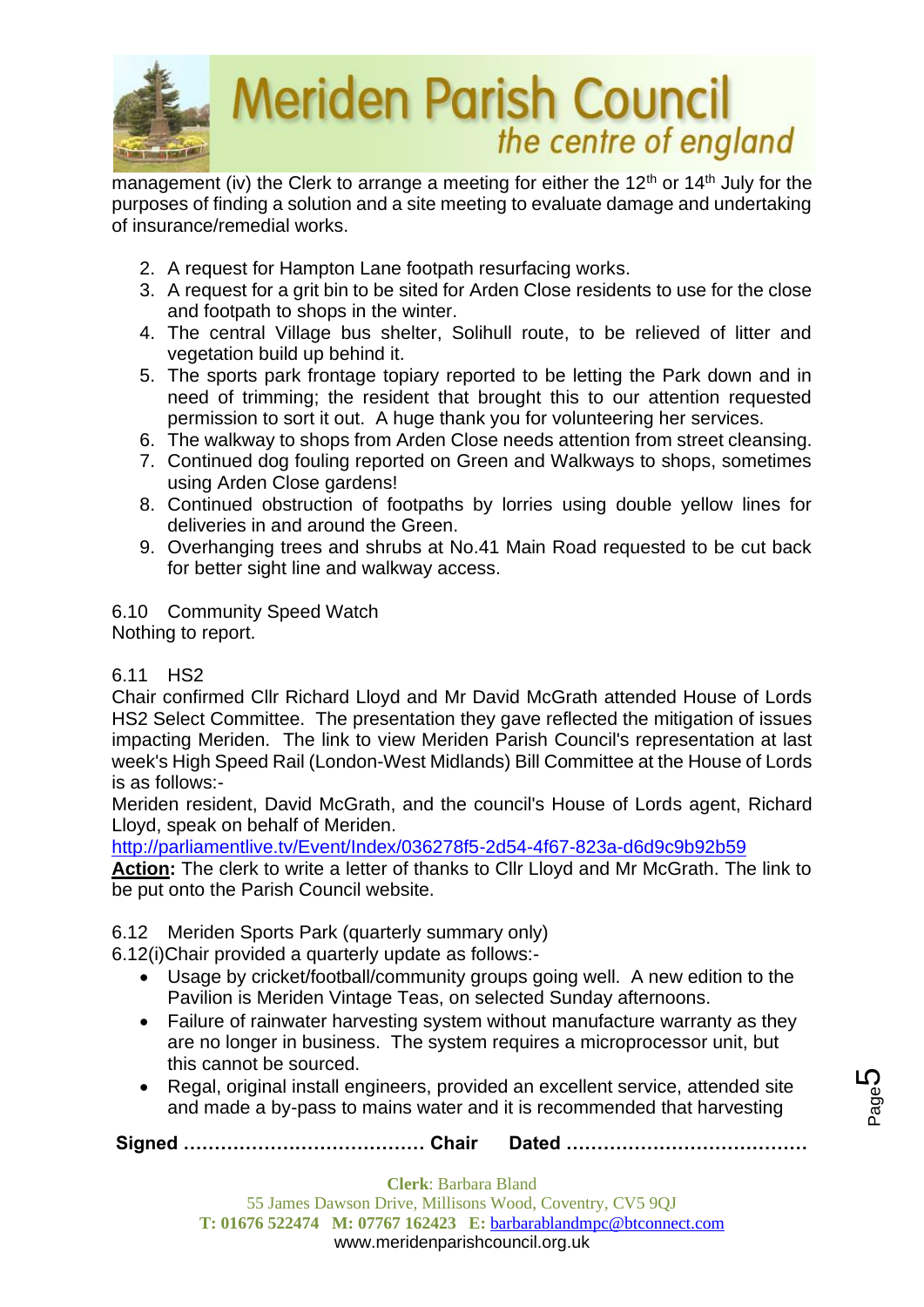

unit is defunct. This brings a new set of problems with exploration of underground tank removal to prevent contaminated water build up. Guidance to be taken from Regal.

- ASB and criminal damage resulted from acts of vandalism of temporary toilets in car park. Heart of England pupils involved and this was dealt with promptly by school staff. West Midlands Police were also called and a formal report lodged and crime number issued. Addition patrols were being provided in and around Meriden.
- A new Director has been recruited and the formal application process begins resulting in elections at AGM on 12<sup>th</sup> October 2016.
- There is no Trustees feedback from Cllr Lynch-Smith.
- The Business Plan and associated budgets have been completed and sent to Trustees.

## 6.12(ii) Hosting of OS Equipment

Chair advised that the clerk had met with Graham Pennington regarding the exploration of the sports park storage roof housing OS satellite kit. Information has been circulated to Members for consideration prior to the meeting and has a few examples of the type of poles, mounts used for the antenna along with some other general information for your interest.

At this stage this is a tentative enquiry, with several other factors influencing where the install of the equipment should be sited. An annual rent of £750.00 is to be paid for siting the kit at the sports park.

**Action:** The clerk to advise Members in principle agreement for the sports park to host OS satellite kit. More information is required regarding router and GMS switches.

### **7. Clerk's Report**

The Clerk provided a summary of actions circulated to Members prior to the meeting. There were no questions.

### **8. District and Ward Councillor Reports**

Cllr Allsopp advised that HS2 was to continue under the new government.

### **9. Correspondence & Communication**

Chair advised the clerk had circulated emails and other correspondence for information with the following received:-

- Severn Trent Water advising new system and tools as part of Water Plus.
- Public consultation from Warwickshire County Council regarding Planning Applications for Minerals via a Statement of Community Involvement which can be accessed via Warwickshire's website for comments.
- Heart of England Way booklet of footpaths and walks. **Action**: pass to Cllr Lynch-Smith.

**Signed ………………………………… Chair Dated …………………………………**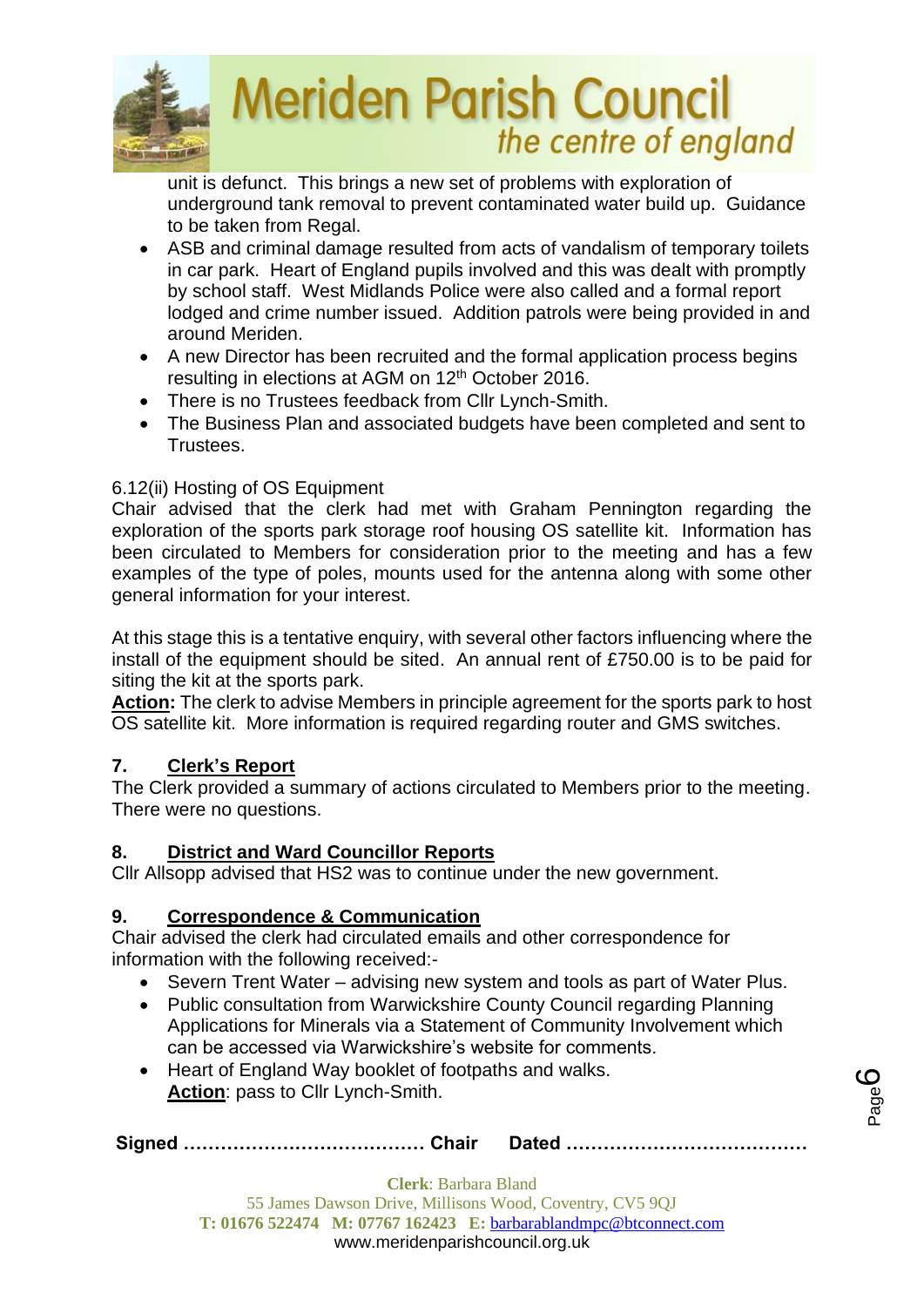

- SMBC notification of Internet Scams from Trading Standards with July being "Scam Awareness Month". **Action**: Posters to be placed in Library.
- Defibrillator information from Heart Foundation.

# **10. Meriden Village Matters**

10.1 Library Update

Nothing to report.

## 10.2 Village Commemoration WW1

Cllr M Lee advised that there will be a Candlelight Vigil at St Laurence Church for Lieutenant Reginald Ernest Melly on 30<sup>th</sup> July.

Cllr P Lee added that the original Memorial Plaque that was removed and replaced in the Village Hall should be sited at the Memorial Approach site and incorporated in the artwork of a ceramic poppy. This to be further discussed and options explored. **Action**: Cllr P Lee and the clerk to look into this further.

The group continue to focus on finishing their publication which is currently undergoing proof reading by local historian.

Cllr M Lee further requested the clerk to pull together the funding log for income and expenditure for Lottery monitoring.

**Action**: Clerk to advise when information is available.

10.3 Meriden Gate (transfer of freehold of land known as Meriden Sports Park) Nothing to report.

10.4 Taylor Wimpey (Transfer of Allotments/freehold land)

The clerk advised that Stephen Birchley, Taylor Wimpey, had attended site and noted requests for:-

- Additional picket fencing around newly planted copse, currently being used as cut through by allotment holders.
- Handrail to steps leading onto Leys Lane.
- A fenced guard to prevent run out onto Leys Lane from steps.
- Better signage instructing no disabled access from footpath to Leys Lane via steps.
- STWA investigation for supply should water need to be turned off. Also the loss of one trough serving allotment plots 1,2 and 3.
- Legal team continues to work through agreement with Trinity who have ownership rights for the car parking and storage sites that should be included in the land holding for transfer back to the Parish Council.

Page  $\blacktriangleright$ 

**Action:** Clerk continues to work through outstanding issues with Taylor Wimpey for resolution and conclusion.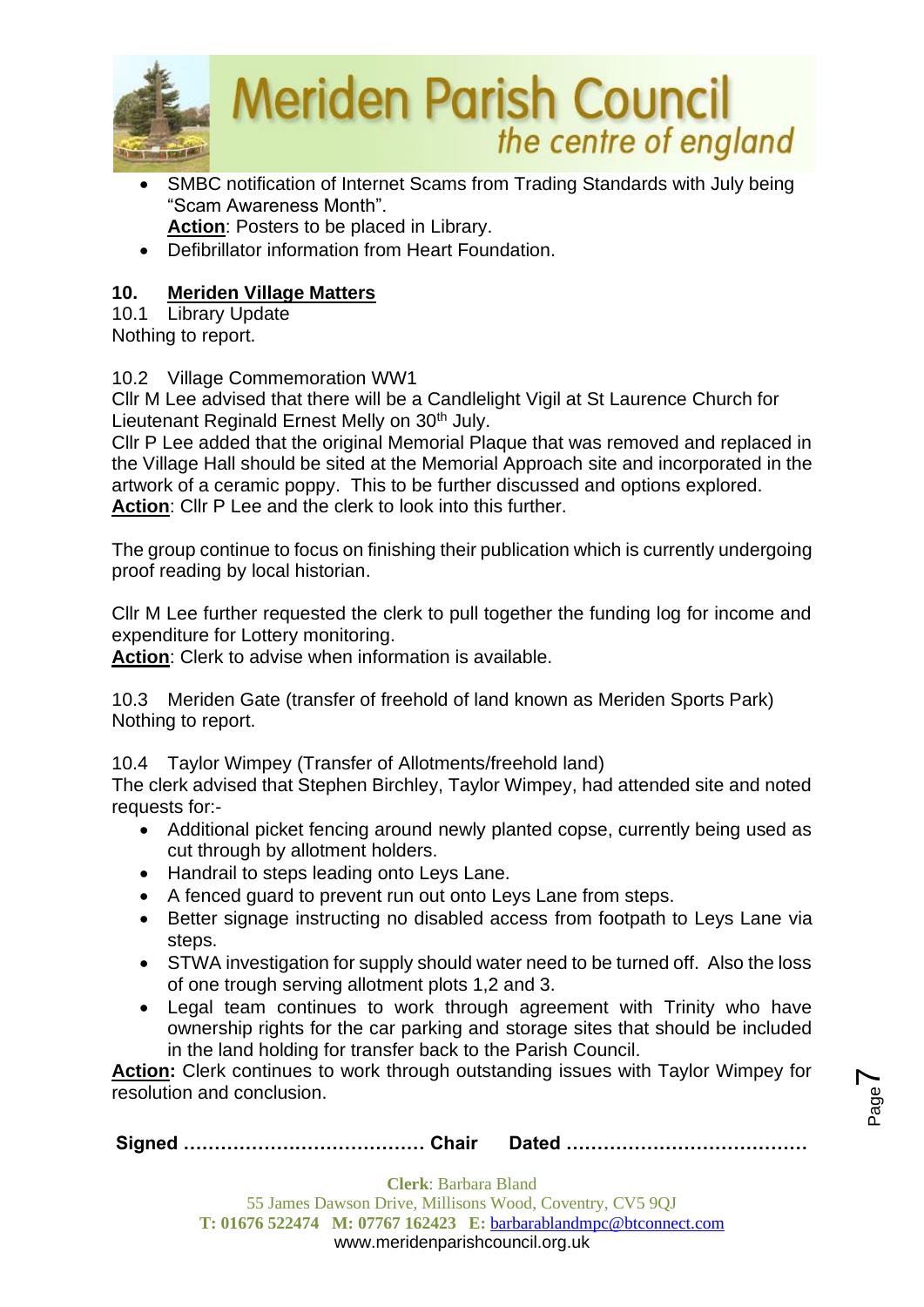

10.5 Highways Nothing to report.

### 10.6 Land Registry & Ownership

This item is part of the ongoing work by Hannah Robson through the Neighbourhood Planning group and continues as a work in progress.

10.7 Solihull Neighbourhoods in Bloom & Heart of England in Bloom 2016 The Clerk advised that judging is underway week commencing  $18<sup>th</sup>$  July in the village.

### 10.8 Litter

The clerk advised that Members emails regarding litter on the Green, emptying of bins forwarded to Tammy Rowley, remain unanswered. Members requested a letter be written quoting the Parish and Town Councils Charter for all correspondence to be answered. A copy to be sent to the CEO, Nick Page.

### 10.9 Mobile Mast Update

The Clerk advised that due to lack of evidence for need, discussions between the Manor Hotel and service providers have ceased. Cllr Kipling stated that he would take this up and offer the Heart of England social club as a location for a telecoms mast. **Action:** Cllr Kipling to investigate the Heart of England social club as potential site.

#### 10.10 Local Council Award Scheme

Chair advised this remains a work in progress and will be picked up at next Development Day. Cllr M Lee is providing a template for pen-portraits and Member profiles for website.

10.11 82 Bus Route & Failure of Service Nothing to report.

10.12 Street Association Project Nothing to report.

### **11. Solihull Partnership Forum**

Nothing to report.

### **12. Planning Matters**

12.1 Neighbourhood Planning Update

Cllr M Lee reported another 47 paper surveys had been received that need to be posted immediately

Action: Cllr P Lee to arrange postage.

Page  $\infty$ 

|--|--|--|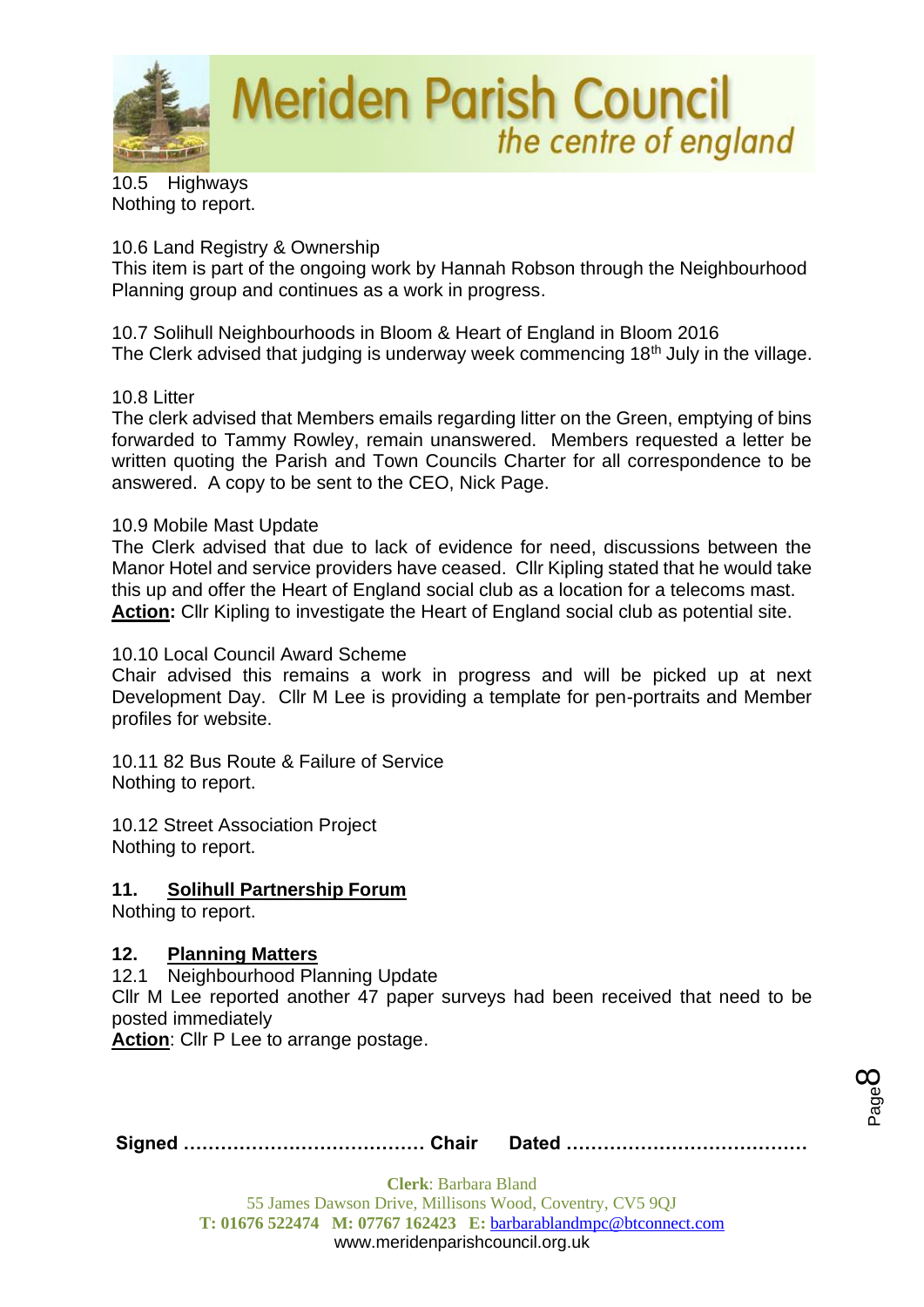

Cllr M Lee further advised the recent communication with Mr McGrath regarding SMBC's Call for Sites as part of their Local Plan Review process and recommendation to organised two public meetings. She went on to report that the Parish Council planning consultant has already been engaged to carry out an independent technical assessment of the "call for sites" in Meriden. There is a difference of opinion as to how residents are consulted and consideration that public meetings will only serve to provide limited and sketchy information at this stage. She further stated that more value would be to wait until Neil Pearce had completed his report and then disclose the findings and engage with SMBC.

Chair continued that Neil Pearce is an independent advisor working with Parish and Town Councils on all aspects of neighbourhood planning, of which the "call for sites" falls into. The Parish Council has a duty of care to residents, and therefore have appointed an independent technical assessment of the twelve identified Meriden sites, to remain confidential until SMBC have concluded their consultation, at which point the Parish can challenge the findings from their independent technical assessment. Members agreed this approach to be best and approved the continuance of independent technical assessment by Avon Planning.

**Action**: Cllr M Lee will advise Mr McGrath of the Parish Council's decision.

12.2 Planning Application Status Updates

Cllr Kipling advised the planning committee was responding to planning application notifications but there have not been many received during the month. The Spar shop refurbishment is for internal refit areas and make shop safe. Members requested this be looked to see if any refurbishment links to previous planning application for building in the car park of premises. Planning enforcement awaits decision regarding bricked up windows, general appearance and any amendments to dormer windows. There is still no update from secretary of state regarding Pertemps Appeal.

12.3 Update of Old Garage & Caravan Storage Site, Birmingham Road The clerk had circulated David Wigfield's update as follows:- "The application (PL/2016/00722/MINFDW) was approved last month." **Action**: The clerk has emailed David Wigfield for further comment.

12.4 Unlawful Caravan Storage Site

The clerk had circulated David Wigfield's update as follows:-

"The offender was convicted and at the Hearing on  $23<sup>rd</sup>$  June he was fined £1,000 and ordered to pay a further £1,000 costs. The Council subsequently gave him a further 28 days to clear the land, which runs to the end of this week. I have received an email from him which seems to finally accept that he must and will comply, but no doubt it will still take a while yet – we will continue to monitor the situation and keep up the pressure. The land owner also posted notices on all the caravans last week, which should hopefully help to move things along."

**Signed ………………………………… Chair Dated …………………………………**

Page ග